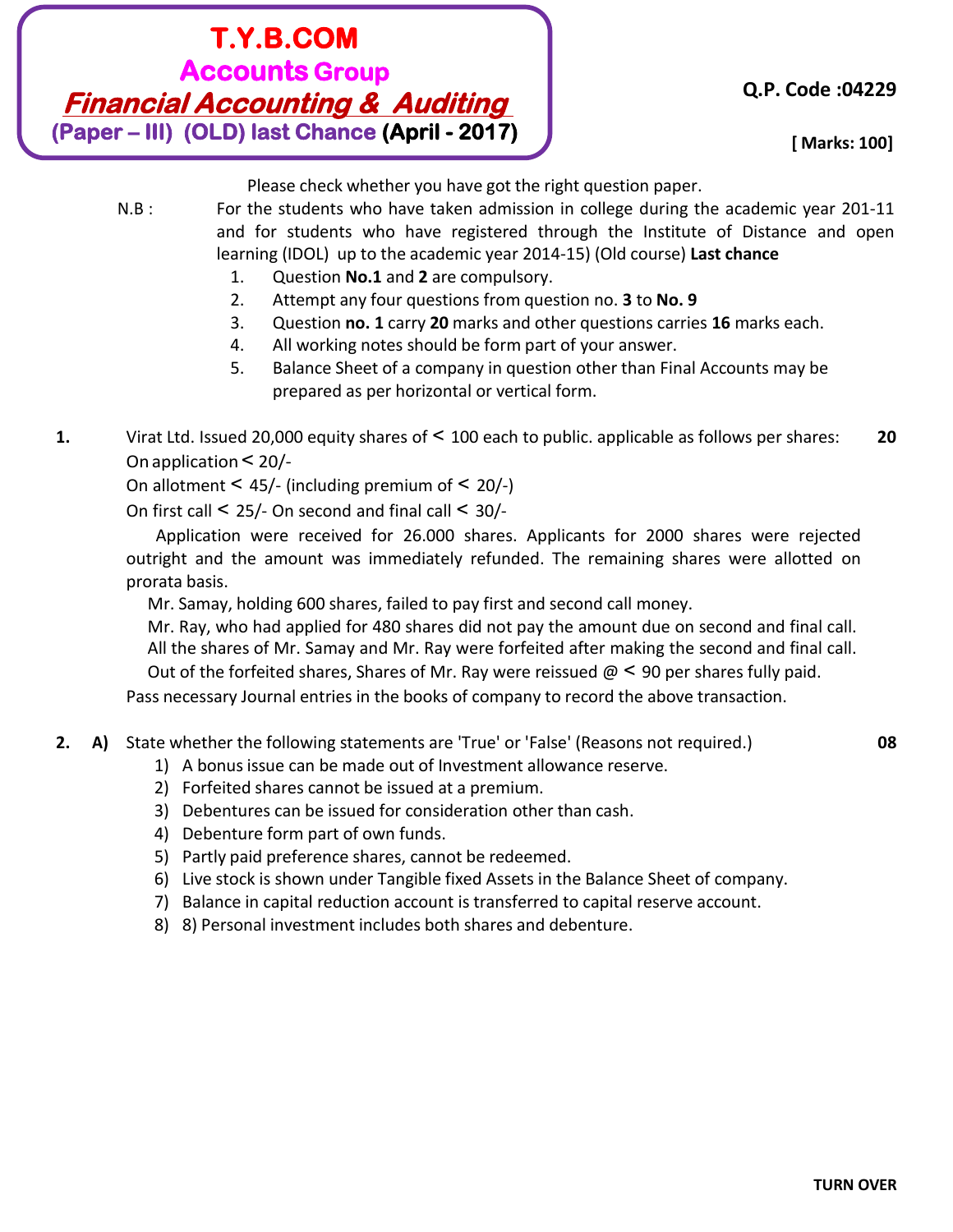$2.$ B) Rewrite the statements given in "Group A" with the corresponding most appropriate statement 08 from "Group B"

| Sr. No. | <b>Group A</b>         | <b>Group B</b>                          |
|---------|------------------------|-----------------------------------------|
| 1       | <b>CRR</b>             | SEBI guidelines<br>a)                   |
| 2       | <b>Sinking Fund</b>    | Capital Reduction A/C is credited<br>b) |
| 3       | <b>ICAI</b>            | Average Rate<br>C)                      |
| 4       | Mean of Exchange Rates | <b>Government Organisation</b><br>d)    |
| 5       | Premium on redemption  | Non-payments of calls<br>e)             |
| 6       | Forfeiture of shares   | Accounting standard                     |
| 7       | Buy back of shares     | Security premium<br>g)                  |
| 8       | Reduction in creditors | <b>Capital Redemption Reserve</b><br>h) |
|         |                        | Debenture Redemption Method.            |

<sup>3.</sup> Datta Ltd. Gave notice of its intention to redeem its outstanding  $\overline{z}$  6,00,000/-8% debentures at 16  $\overline{\tau}$  103/- and offered the holders the following three options.

- a) 11% Preferences shares of  $\overline{z}$  20/- each at  $\overline{z}$  25 per share.
- b) 10% debentures at  $\overline{\tau}$  100/- (at par)
- c) To have their holdings redeemed for each. (Assume redemption is made out of profits) The holders of  $\overline{\tau}$  1,80,000 debentures accepted option (a) The holders of  $\overline{\tau}$  2,40,000 debentures accepted option (b) The remaining debentures holders accepted option (c)

Pass Journal Entries in the books of company.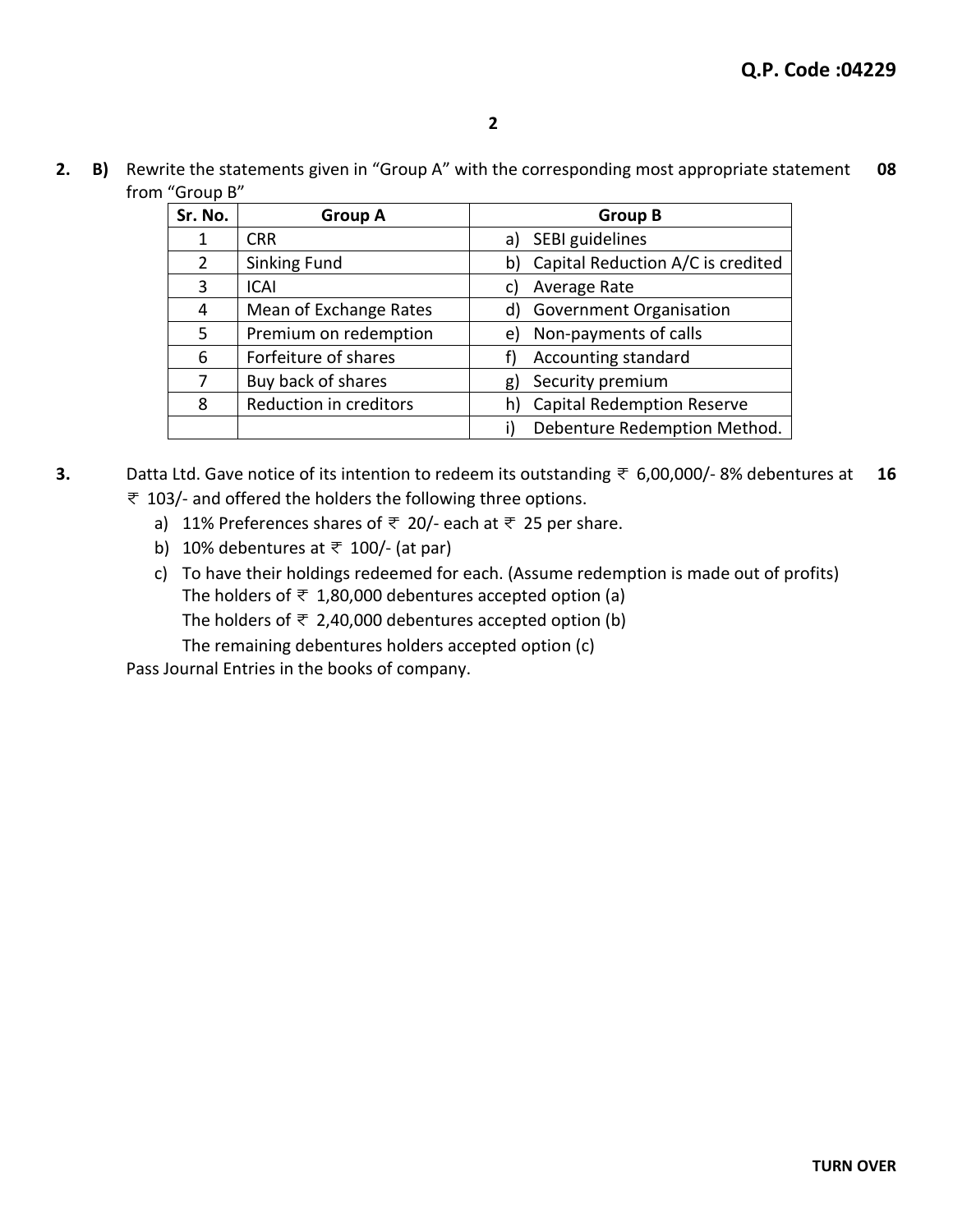**4.** Shashi Limited furnishes your with the following Trial Balance as on 31st March, 2016. **16**

| <b>Particulars</b>                                                     | Debit $(\overline{\tau})$ | Credit $(\bar{z})$ |
|------------------------------------------------------------------------|---------------------------|--------------------|
| Equity Share Capital – (shares of $\overline{5}$ 10/- each fully paid) |                           | 50,000             |
| <b>Capital Redemption Reserve</b>                                      |                           | 20,000             |
| Interim Dividend paid                                                  | 1,800                     |                    |
| General Reserve - as per last Balance Sheet                            |                           | 26,700             |
| Cash Balance                                                           | 200                       |                    |
| <b>ICICI Bank - Current Account</b>                                    | 1,000                     |                    |
| <b>Debtors</b>                                                         | 42,000                    |                    |
| Provision for Bad debts                                                |                           | 2,000              |
| Advance against salary                                                 | 1,500                     |                    |
| Prepaid Expenses                                                       | 500                       |                    |
| Income Received in advance                                             |                           | 600                |
| <b>Sundry Creditors</b>                                                |                           | 10,000             |
| <b>Fixed Assets:</b>                                                   |                           |                    |
| Cost                                                                   | 78,000                    |                    |
| Provision for Depreciation                                             |                           | 15,400             |
| Inventory at cost                                                      | 20,000                    |                    |
| <b>Advance Tax Payments</b>                                            | 6,000                     |                    |
| Income Tax provision                                                   |                           | 5,500              |
| VAT Liability payable                                                  |                           | 800                |
| <b>Profit and Loss Account</b>                                         |                           |                    |
| <b>Total</b>                                                           | 1,51,000                  | 1,51,000           |

Additional Information -

- 1. Entire Authorised share capital has been issued and subscribed.
- 2. Profit and loss account figure in the Trial Balance is arrived at as under :- Previous year's balance  $b/d$   $\qquad \qquad \pm 1,000$ Net Profit for year  $\overline{\tau}$  19,000

Total 20,000

- 3. The directors have proposed Equity dividend @20% (including interim dividend)
- 4. Transfer < 7,000 to General Reserve.
- 5. Out of Debtors,  $\overline{\tau}$  2,000/- are outstanding for a period exceeding Six months. You are required to prepare Balance Sheet of Shashi Ltd. As on 31<sup>st</sup> March, 2016 as per Revised schedule VI requirements.
- **5.** Joumalise the following transaction in the books of Vijay Ltd. **16**
	-
	- 1) Issued 20,000, 10% debentures of  $\overline{\tau}$  100 each at par and redeemable at a premium. of 10%.
	- 2) Issued 16,000, 11 % debentures of  $\overline{\tau}$  100 each at a premium of 5% to purchase furniture costing  $\bar{x}$  16,80,000.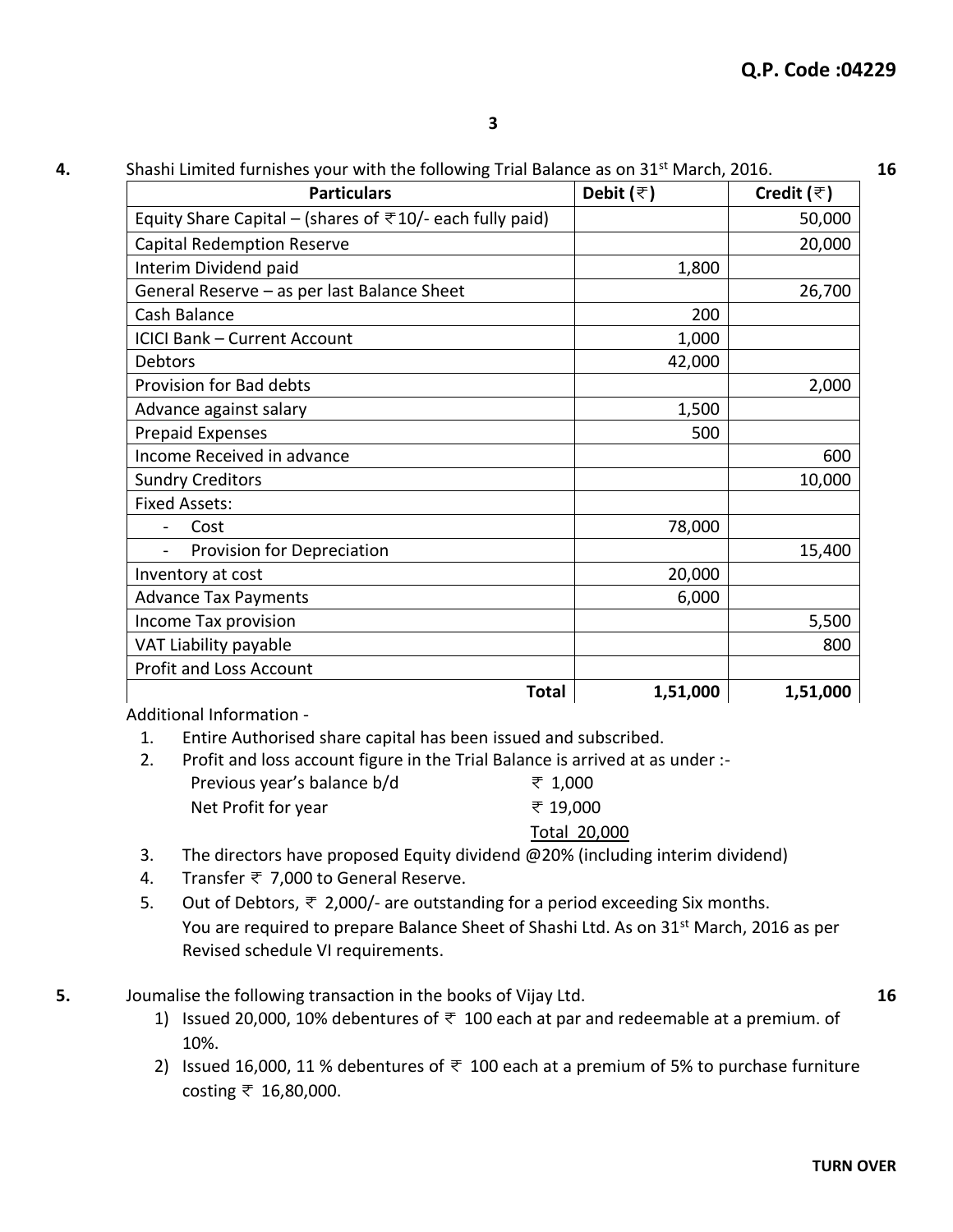- 3) Issued 12,000, 12% Debentures of  $\overline{\tau}$  100 each at a discount of 10% and redeemable at a premium of 5%.
- 4) Issued 24,000, 11 % debentures of  $\overline{\tau}$  100 each at a premium of 10% and redeemable at a premium of 5%.
- **6.** Following is the summarised balance sheet of Uttam Ltd. As on 31/03/2016. **16**

| Liabilities                                                  | Amount (₹) | Assets              | Amount (₹) |
|--------------------------------------------------------------|------------|---------------------|------------|
| Share Capital Issued Subscribed paid up                      | 1,30,000   | <b>Fixed Assets</b> | 6,92,000   |
| 13,000, 7% Redeemable Preference shares of                   |            |                     |            |
| ₹ 10 each fully paid                                         |            |                     |            |
| 4,500 Equity shares of $\overline{\tau}$ 100 each fully paid | 4,50,000   | <b>Bank Balance</b> | 95,000     |
| <b>Securities Premium</b>                                    | 20,000     |                     |            |
| Profit and Loss A/C                                          | 92,000     |                     |            |
| <b>Sundry Creditors</b>                                      | 95,000     |                     |            |
| <b>Total</b>                                                 | 7,87,000   | <b>Total</b>        | 7,87,000   |

The company decided to redeem its Preference shares at a premium of 7½ % on 1<sup>st</sup> April, 2016. In order to facilitate redemption of preference shares it was decided

- a) To order finance part of the redemption from companies fund subject to leaving a balance in profit and loss AIC of  $\overline{\tau}$  20,000.
- b) To issue sufficient number of equity shares at par in order to raise the balance funds required for the purpose of redemption. The issue of equity shares was fully subscribed. You are required to pass journal entries in the books of company.
- **7.** Following is the summarised Balance Sheet of M/S. Devrukhkar Ltd. As on 31<sup>st</sup> March, 2015. **16**

| <b>Liabilities</b>                                         | Amount (₹) | <b>Assets</b>       | Amount (₹) |
|------------------------------------------------------------|------------|---------------------|------------|
| 800 equity shares of $\overline{\tau}$ 100 each fully paid | 80,000     | <b>Fixed Assets</b> | 2,40,000   |
| 400, 9% Redeemable preference shares of ₹                  | 40,000     | Investments         | 17,600     |
| 100 each fully paid                                        |            |                     |            |
| C.R.R. Balance                                             | 8,000      | <b>Stock</b>        | 28,000     |
| <b>Security Premium</b>                                    | 6,400      | <b>Debtors</b>      | 28,000     |
| General Reserve                                            | 16,000     | <b>Bank balance</b> | 8,000      |
| Profit and Loss A/C                                        | 8,000      |                     |            |
| 11% Debentures                                             | 80,000     |                     |            |
| <b>Sundry Creditors</b>                                    | 83,000     |                     |            |
| <b>Total</b>                                               | 3,21,600   |                     | 3,21,600   |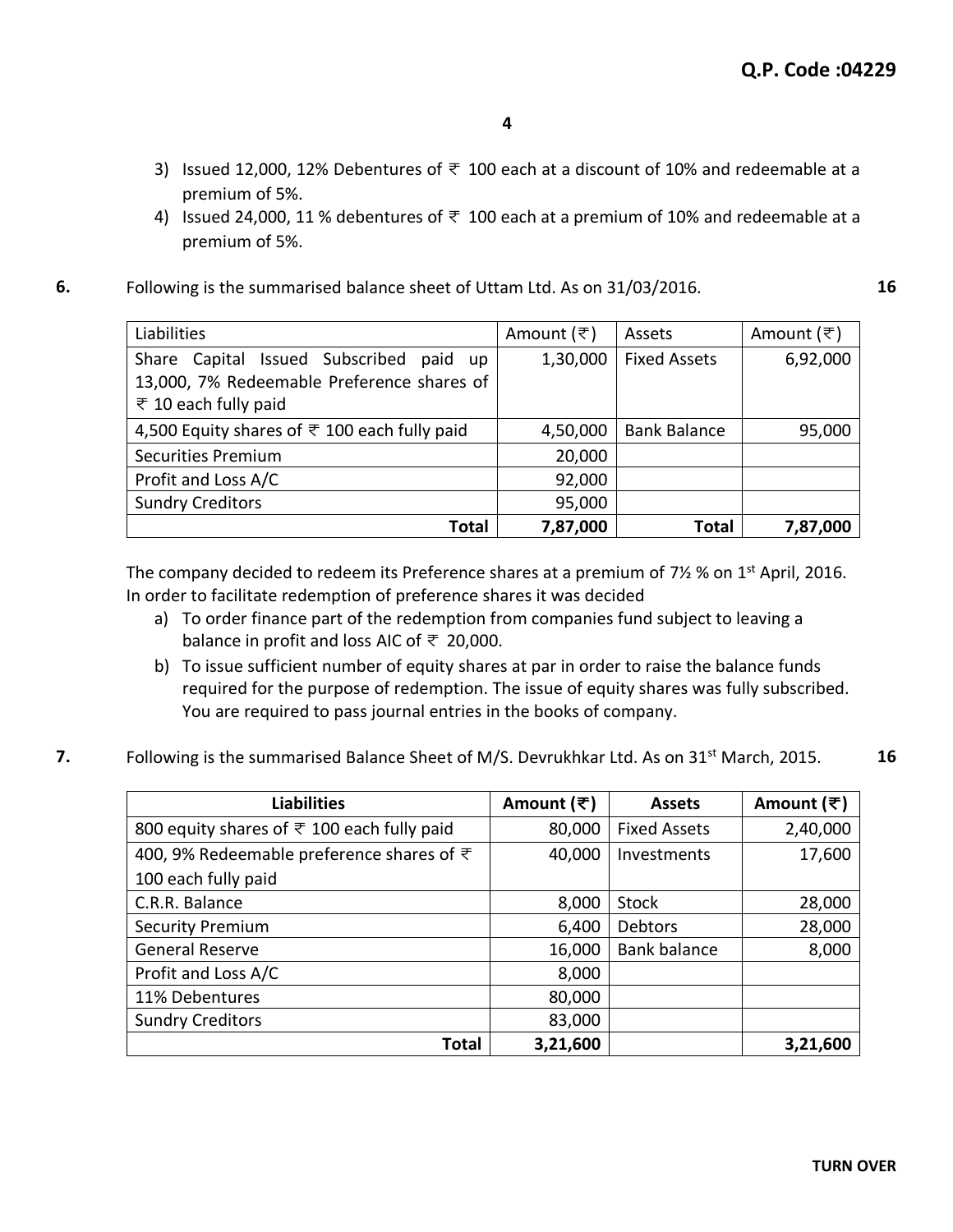On the same date it was decided to buyback the maximum number of equity shares at the maximum price possible under the law. In case of shortage of funds, bank overdraft was to be arranged. The company decided to utilized Profit and Loss A/C to minimum extent. Pass Journal entries for above transactions.

**8.** Anand Ltd. Imported goods from Flemgo Ltd. USA on 1st July, 2014 for U.S.\$ 2,40,000 when **16** Exchange Rate was Rs. 60 per US\$ amount to paid in instalments as follows.

| Date       | Amount of Instalment US \$ | Exchange Rate per US \$ ( $\overline{\tau}$ ) |
|------------|----------------------------|-----------------------------------------------|
| 11.07.2014 | 60,000                     | 60                                            |
| 31.10.2014 | 80,000                     |                                               |
| 01.01.2015 | 70,000                     | 59                                            |
| 31.05.2015 | 30.000                     |                                               |

The books are closed on  $31^{st}$  March every year. On  $31^{st}$  March 2015 the Exchange Rate was 64 per US \$

You are required to give Jourmal entries for the year ended 31<sup>st</sup> March 2015 and also prepare foreign exchange fluctuation A/C in the books of company i.e. Anand Ltd. For the year ended 30.03.2015.

**9.** Amar Ltd. Took over the business of Karan Bros.; a firm w.e.f. 1<sup>st</sup> January, 2014. The company was registered on 1<sup>st</sup> August 2014. Details of Income and Expenses for the year ended 31<sup>st</sup> December, 2014 as under.

| <b>Particulars</b>                  |           |           |
|-------------------------------------|-----------|-----------|
| Gross profit                        |           | 75,60,000 |
| Less Expensese                      |           |           |
| <b>Salaries</b>                     | 14,40,000 |           |
| Rent and Insurance                  | 10,80,000 |           |
| Printings                           | 5,76,000  |           |
| Audit fees                          | 1,80,000  |           |
| Directors fees                      | 1,44,000  |           |
| Carriage outward                    | 5,40,000  |           |
| Advertising                         | 3,78,000  |           |
| Lighting                            | 4,32,000  |           |
| Commission on sales                 | 6,48,000  |           |
| Debenture Interest                  | 1,68,000  |           |
| Interest on purchases consideration | 1,62,000  | 60,00,000 |
| <b>Net Profit</b>                   |           | 15,60,000 |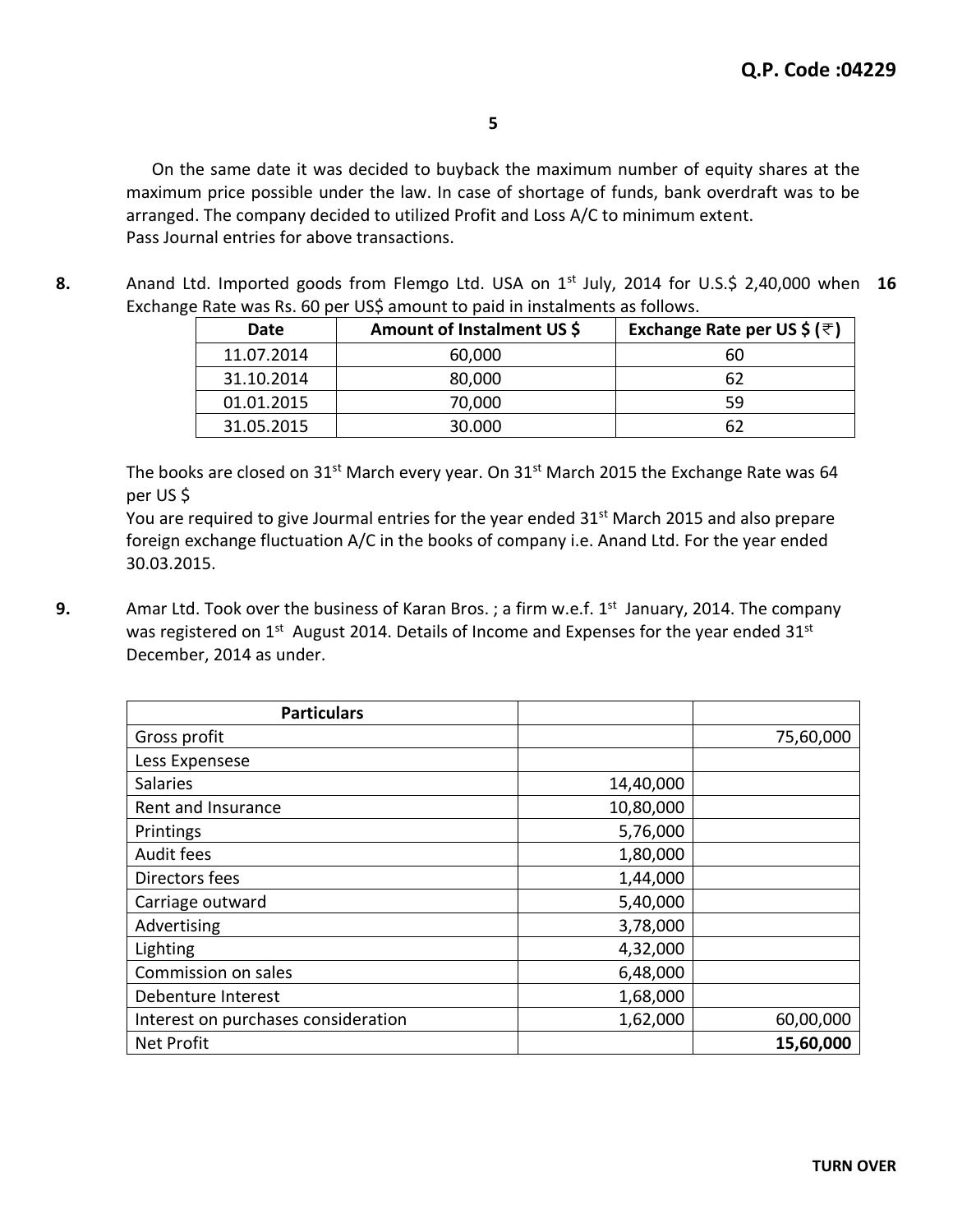#### **Addition Information**

- 1. Sales for each of the months April, May, June, October, November and December 2014 were twice the sales of months January, February, March, July, August and September 2014.
- 2. Amar Ltd. Settled the purchase consideration on 151 October 2014.
- 3. Audit fees are payable for the entire year.
- 4. Prepare a statement for the year ended 31st December 20J4. Showing profit for Pre incorporation and post incorporation period separately.

**\_\_\_\_\_\_\_\_\_\_\_\_\_\_\_\_\_\_\_**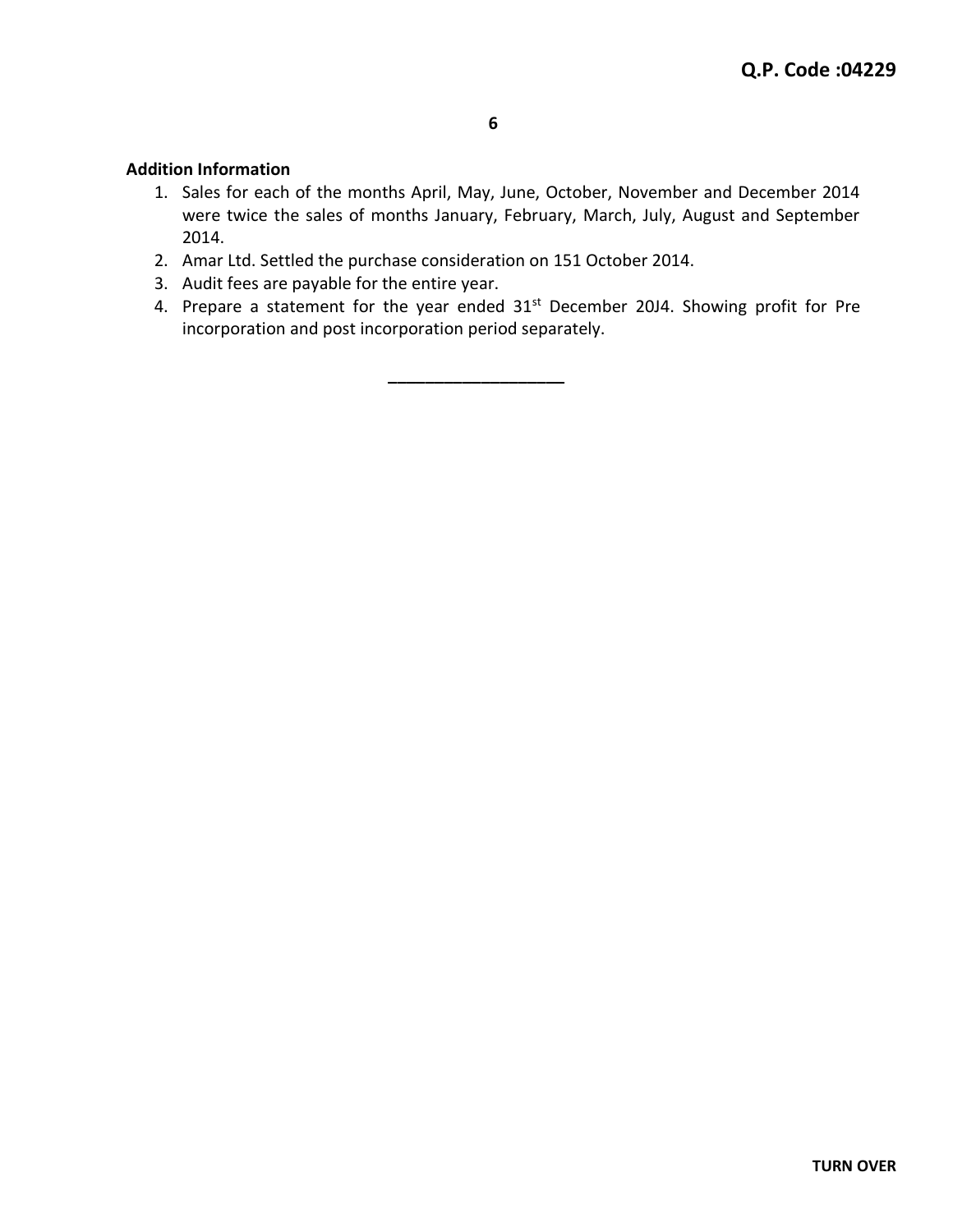### (मराठी रुपांतर) (वेळ – ३)तास)

**सुचनाः** (ज्या विद्यार्थ्यानी शैक्षणिक वर्ष २०१०-११ किंवा त्यापूर्वी महाविद्यायात प्रवेश घेतला होता आणि दर आणि मुक्त अध्ययन संस्थेमध्ये (IDOL) शैक्षणिक वर्ष २०१४-२०१५ पर्यत प्रवेश घेऊन नोदणी केली होती त्यांच्याकरीता)

- १. प्रश्न क्र १ आणि प्रश्न क्र. २ अनिवार्य आहेत.
- २. प्रश्न क्र. ३ ते प्रश्न क्र ९ मधील कोणतेही चार प्रश्न सोडवा.
- ३. प्रश्न क्र. १ करीता २० गुण आहेत आणि उरलेल्या प्रश्नांना प्रत्येकी १६ गुण आहेत.
- ४. तुम्ही केलेली टाचणे उत्तराचा भाग असेल.
- ५. कंपनी फायनल अकांऊट प्रश्नासाठी ताळेबंदा व्यतिरिक्त इतर प्रश्नातील कंपनी ताळेबंद तयार करताना उभ्या किंवा आडव्या रकान्यात तयार करावा.
- ६. इंग्रजी भाषेतील मुळ प्रश्न प्रमाण मानावेत.

विराट लि. ने २०,००० समभाग (प्रति ₹ १००) ने विक्रीस काढले. त्यावरील देय रकमा खालीलप्रमाणे ओहत १.  $20$ अर्जासोबत प्रतिभाग ₹२०/-

वाटप वेळेस ₹४५/- (₹ २०/- अधिमाग सामविष्ट)

द्वितीय व अंतिम हप्लासोबत ₹ ३०/- प्रतिभाग

एकण ₹१२०/-

कंपनीकडे २६,००० भागासाठी मागणी अर्ज आले कंपनीने २००० भाग मागणी अर्ज नाकारले आणि त्याची रक्कम परत केली. उरलेल्या अर्ज धारकाना प्रमाणावर आधारीत भाग वाटप केले.

श्री. समय याने ६०० भाग घेतले होते परंतू त्याने प्रथम आणि द्वितीय हफ्ताची रक्कम भरली नाही.श्री राय याने ४८० भागाकरीता मागणी अर्ज केला होता त्याला प्रमाणावर आधारीत भाग वाटप केले होते मात्र त्यांने ही द्वितीय व अंतिम हफ्ता रक्कम भरली नाही.

अंतिम हफ्ता मागणीनंतर या दोघांचे भाग जप्त करण्यात आले. जप्त केलेल्या भागापैकी श्री राय यांचे जप्तभाग पुनर्विक्रीस ₹ ९० प्रतिभाग या प्रमाणे विक्रीस काढले आणि त्याची पुर्ण रक्कम प्रप्त झाली (दर्शनी मुल्य ₹ १०० प्रमाणे)

वरील व्यवहारांच्या नोंदी विराट ली कंपनीच्या रोज किर्दीमध्ये करा.

- खालील विधाने सत्य की असत्य ते लिहा (कारणे लिह नका) ३.
	- १) गुंतवणूक निधीतून अधिलांभांश भाग दिले जातात.
	- २) जप्त केलेले भाग अधिभारातून निर्गमीत केले जात नाहीत.
	- ३) कर्जरोख्यावरील रक्कम न घेता वस्तूच्या स्वरुपात निर्गमीत करता येतात.
	- ४) अपूर्णदत्त अग्रहक भागांचे विमोचन करता येत नाही.
	- ५) पशुधन संपत्ती, कंपनीच्या ताळेबंदतील दृश्य स्थीर मालमतेच्या मथळ्याखाली दाखविले जाते.
	- ६) भांडवल कपात खात्यावरील शिलक भांडवल निधी खात्याकडे वर्ग केली जाते.

गुण: १००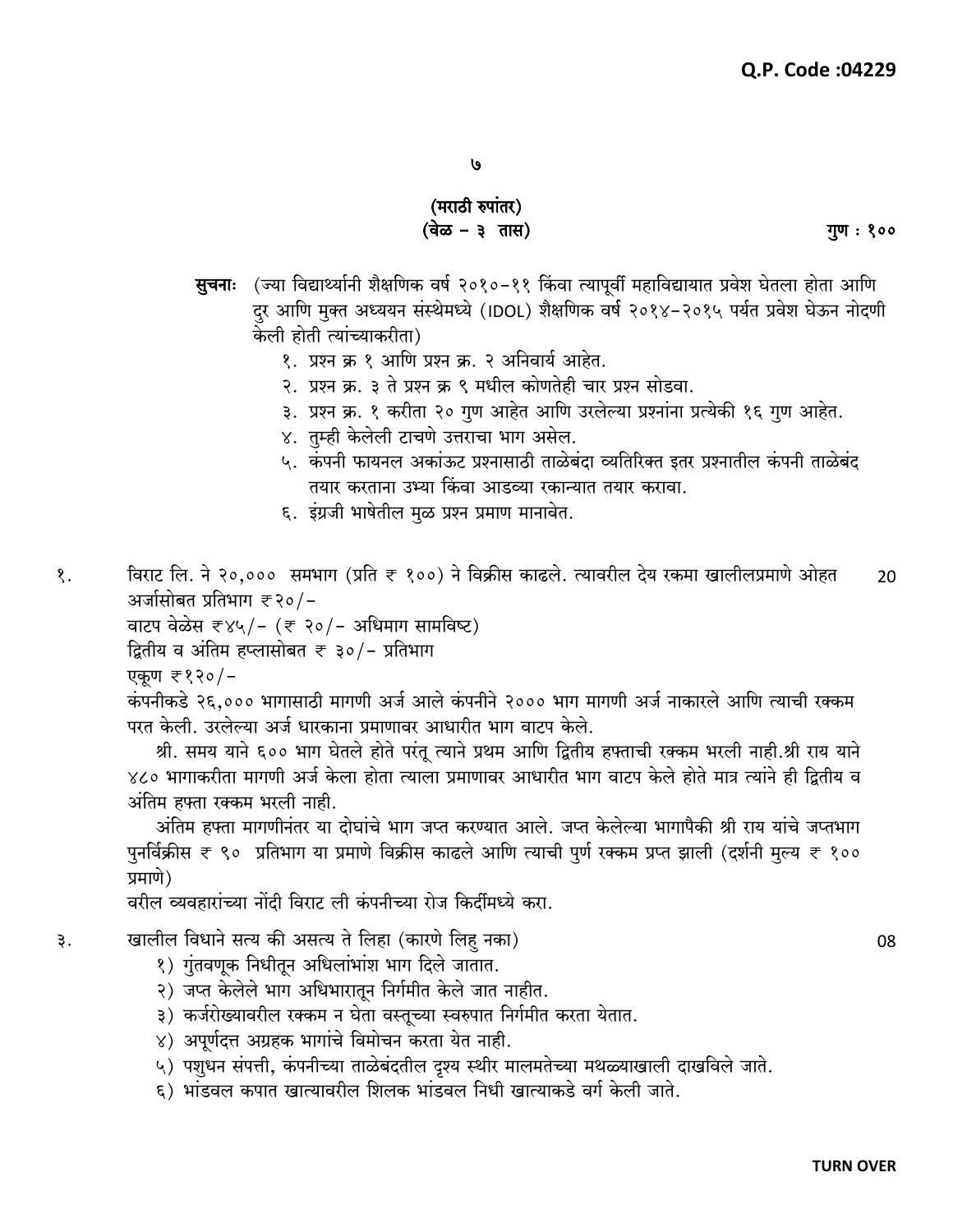७) व्यक्तीगत गुंतवणुकी खात्यामध्ये भाग आणि कर्जरोखे यादोहोंचा समावेश होतो.

ब) 'अ' रकान्यात दिलेल्या वाक्यांचा 'ब' रकान्यातील वाक्याशी सुयोग्य संबध जुळवून वाक्ये पुन्हा लिहा.

#### 'अ' गट

- १) भा.वि.गं. (सी.आर.आर.)
- २) निक्षेप (संचित) निधी
- ३) आय.सी.ए.आय.
- ४) विनिमय दर बदलाचा खर्च
- ५) विमोचन अधिकार
- ६) भाग जप्ती
- ७) भाग पुर्नखरेदी
- ८) धनको कपात

## 'ब' गट

- अ) से. बीची मार्गदर्शक तत्वे
- भांडवल कपात खालाच्या जमा बाजुस ब)
- क) सरासरी दर
- सरकारी संघटना ड)
- भागावरील हफ्त्याची थकबाकी इ)
- लेखाशास्त्रीय प्रमाणके छु)
- ग) भांडवाल अधिभार
- भांडवल विमोचन गंगाबळी ह)
- कर्जरोखे विमोचन पध्दती य)
- दत्ता लि आपल्या कर्जरोखे धारकाना सुचित केले आहे की ₹ ६,००,०००, चे ८% कर्जरोखे ₹१०३ ने घेण्याचे ३. घोषीत केले व खालील तीन पर्याय सुचविले आहेत.
	- अ) ११% प्रत्येकी ₹२० चे पूर्णदत्त अग्रहक्क भाग दर ₹ २५ प्रतिभाग याप्रमाणे देणारे.
	- १०% कर्जरोखे ₹१०० सममुल्य प्रमाणे. ब)
	- क) उरलेल्या कर्जरोखे धारकाना रोखीने परत करणार. (नफ्यातून कर्जरोखे परत करण्याचे असे गृहीत धरा) ₹ १,८०,००० कर्जरोखे धारकाना प्रस्ताव (अ) स्विकारला ₹ २,४०,००० कर्जरोखे धारकानी प्रस्ताव (ब) स्विकारला राहिलेल्या कर्जरोखे धारकानी प्रस्ताव (क) स्विकारला. दत्ता लि. कंपनीच्या पुस्तकात रोजकीर्दीमध्ये नोंदी करा.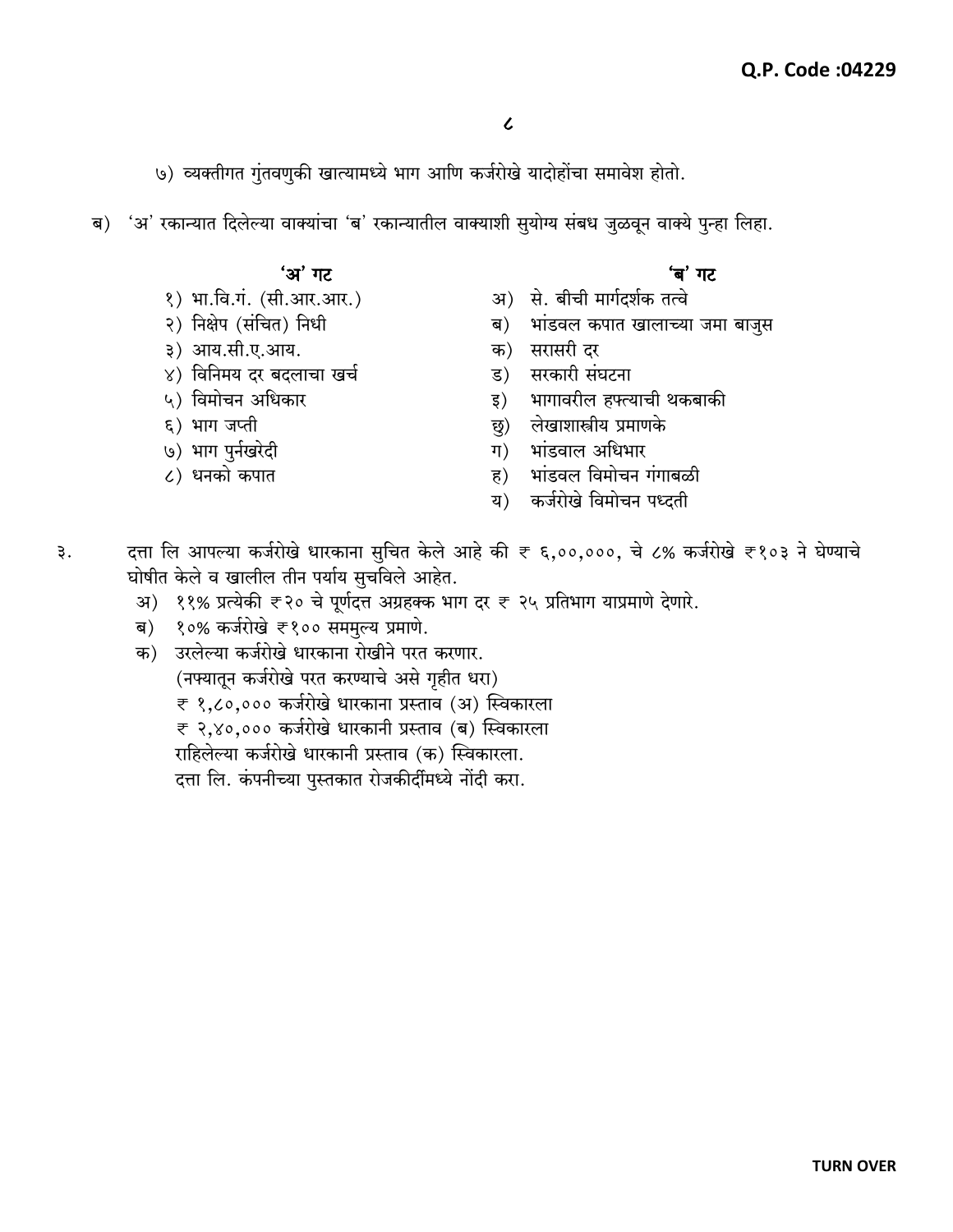साक्षी लि. चे ३१ मार्च २०१६ रोजीचे तेरीज पत्रक खालीलप्रमाणे आहे.  $X$ .

| तपशील                                        | नावे $(\bar{\tau})$ | जमा $(\bar{z})$ |
|----------------------------------------------|---------------------|-----------------|
| समभाग भांडवल (प्रत्येकी ₹१० प्रमो पुर्णदत्त) |                     | 40,000          |
| भांडवल परतावा निधि                           |                     | 20,000          |
| अंतिरिम लाभांश अदा                           | 8600                |                 |
| सामान्य गंगानळी मागील ताळेबंदानुसार          |                     | २६,७००          |
| रोख शिल्लक                                   | 200                 |                 |
| आय सी आय सी बँक चालू खाते                    | 8,000               |                 |
| ऋणको                                         | 82,000              |                 |
| बुडीत कर्जासाठी तरतूद                        |                     | 2,000           |
| अग्रीम वेतन                                  | 8,400               |                 |
| पूर्वदत्त खर्च                               | 400                 |                 |
| अग्रिम आयकर                                  |                     | 500             |
| धनको                                         |                     | 80,000          |
| स्थीर संपत्ती                                |                     |                 |
| मुळ किमंत                                    | 00,000              |                 |
| घसाऱ्याची तरतूद                              |                     | १५,४००          |
| मालसाठा (मुल्य)                              | 20,000              |                 |
| अग्रीम आयकर अदा                              | $\xi$ ,000          |                 |
| आयकर तरतूद                                   |                     | ५,५००           |
| मुल्यवर्धित कराची देयता                      |                     | 000             |
| नफा तोटा खाते                                |                     | 20,000          |
|                                              | १,५१,०००            | १,५१,०००        |

अतिरिक्त माहिती -

- १) पूर्ण अधिकृत भाग भांडवल विक्रीला काढले, वसुल पूर्ण झाले
- २) तेरीज पत्रकानुसार नफा तोटा विवरणाचे आकडे खालील प्रमाणे आहेत

- ३) संचालक मंडळानी सामान्य भागावर २०% प्रस्तावित लाभांश केला. (अंतिरिम लांभाश धरुन)
- ४) सामान्य निधीला ₹ ७,००० वर्ग करावा.
- ५) विविध ऋणको यातील ₹ २,००० सहामहिन्यापेक्षा जास्त कालावधीसाठी देय आहेत.

वरील सर्व माहिती आणि तेरीज पत्रक विचारात घेऊन ३१ मार्च २०१६ रोजीचा कंपनी कायदयातील सुधारीत परिशिष्ठ VI नुसार साक्षी लि कंपनीचा उभ्या रकान्यातील ताळेबंद तयार करा.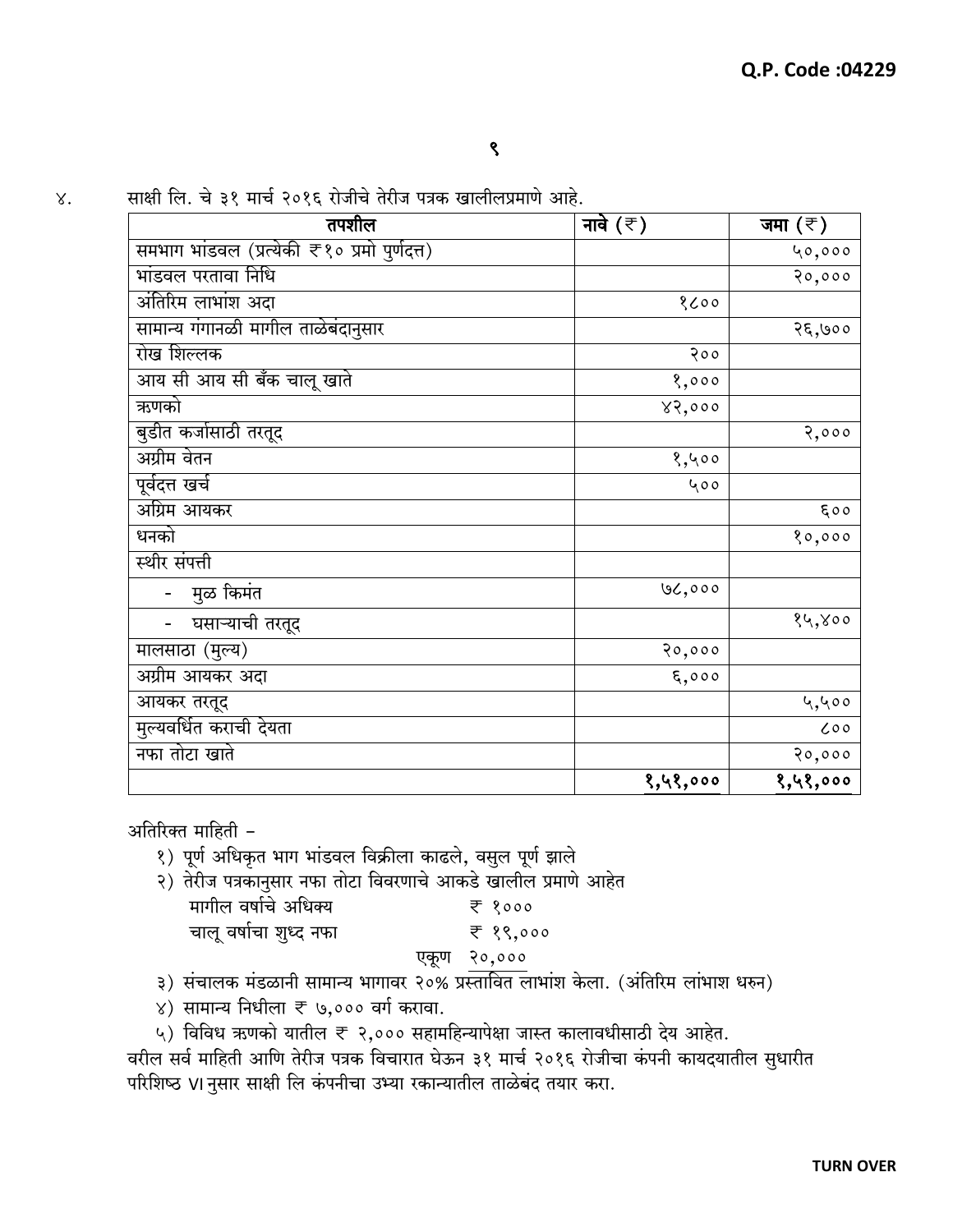- खालील व्यवहारांच्या नोंदी कंपनीच्या रोजकीर्दिमध्ये करा. ५.
	- १) २०,००० १०% कर्जरोखे ₹१०० प्रमाणे सममुल्यावर विक्रीस काढले आणि १०% अधिभार देऊन परतफेड केले जातील.
	- २) १६,००० ११% कर्जरोखे प्रत्येकी ५ अधिभाराने विक्रीला काढले आणि हे कर्जरोखे फर्निचर खरेदीसाठी देण्यात आले (फर्निचर मुल्य ₹१६,८०,०००)
	- ३) १२,०००, १२% कर्जरोखे प्रत्येकी ₹१०० प्रमाणे १०% कसर देऊन विक्रीला काढले आणि ५% अधिभाराने परतफेड केली जाईल.
	- ४) २४,००० ११ कर्जरोखे प्रत्येकी ₹१०० प्रमाणे १०% अधिभाराने विक्रिस काढले आणि ५% अधिभार देऊन परत केले जातील.
- ३१ मार्च २०१६ रोजीचा उत्तम लि. कंपनीचा ताळेबंद पुढीलप्रमाणे आहे.  $\epsilon$ .

| देयता                                            | ′₹)      | मालमत्ता       | .₹)                  |
|--------------------------------------------------|----------|----------------|----------------------|
| भाग भांडवल प्रत्येकी ₹१० चे पूर्णदत्त १३,०००, ७% | १,३०,००० | स्थिर मालमत्ता | $\xi,\xi,\delta$ 000 |
| विमोचित अग्रहक्क भाग                             |          |                |                      |
| ४,५०० सामान्य भाग प्रत्येकी ₹ १०० पूर्णदत्त भाग  | 8,40,000 | बँकेतील शिल्लक | 84,000               |
| भाग अधिभार                                       | 20,000   |                |                      |
| नफा तोटा खाते                                    | ९२,०००   |                |                      |
| विविध धनको                                       | ९५,०००   |                |                      |
| एकूण                                             | ७,८७,००० | एकूण           | ७,८७,०००             |

- ९ एप्रिल २०१६ या तारखेला कंपनीने अग्रहक्क भागांचे ७½%अधिमुल्याने विमोचन करण्याचे ठरविले आहे.
	- १) कंपनीच्या निधीचा वापर करावा परंतू नफा तोटा खात्यामध्ये ₹२०,००० शिल्लक राखावी.
	- २) कंपनी कायदयानुसार उपलब्ध निधिचा उपयोग करुन राहीलेल्या निधीसाठी लागणारे भाग विक्रीस काढावेत. विक्रिला काढलेल्या समभागावरील पूर्ण रक्कम प्राप्त झाली.

वरील माहितीवरुन

उत्तम लि. कंपनीच्या रोजकिर्दीमध्ये नोंदी करा.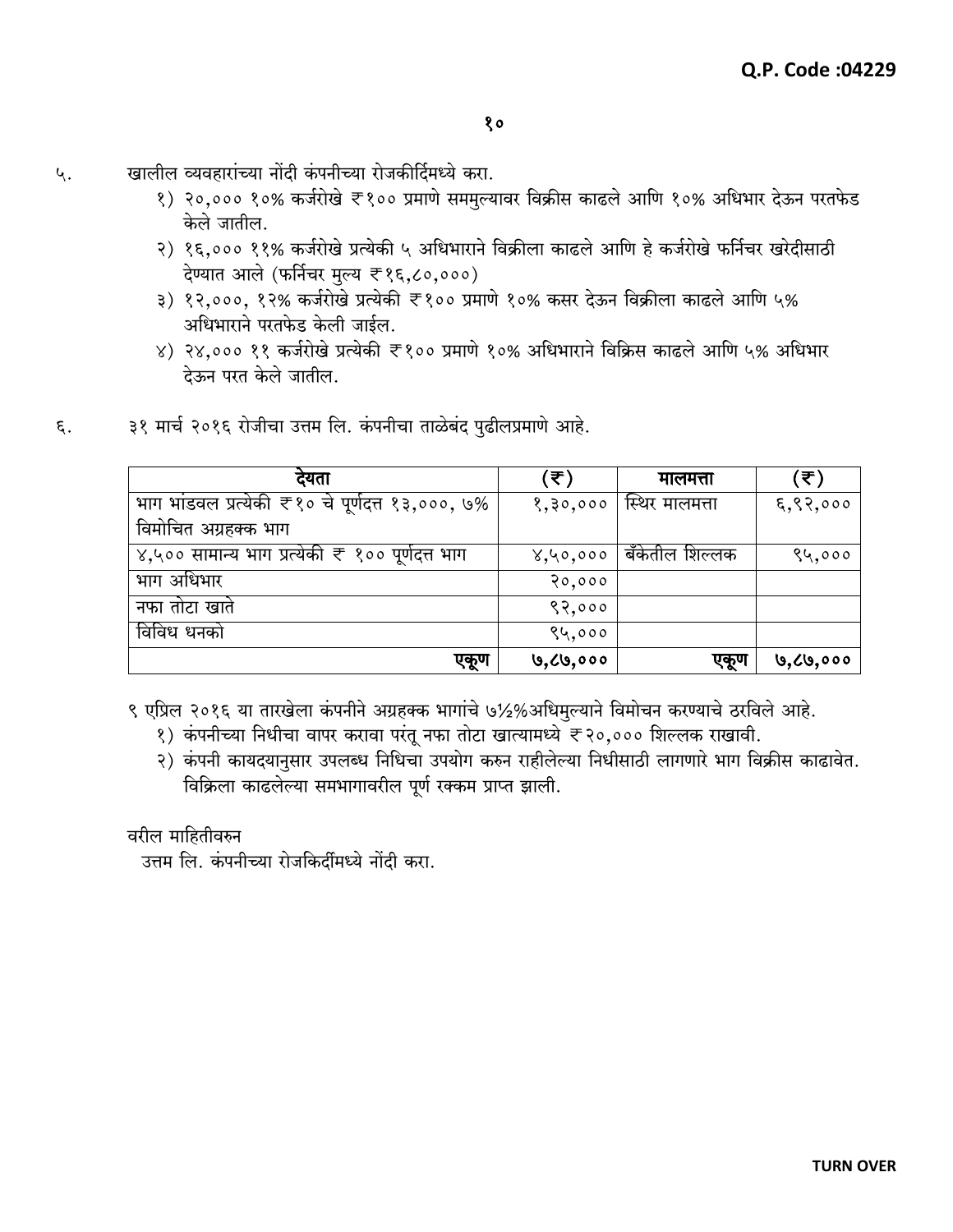| देयता                                   | (₹)                 | मालमत्ता       | (₹)      |
|-----------------------------------------|---------------------|----------------|----------|
| प्रत्येक ₹ १०० चे ८०० सामान्य भाग       | 0,000               | स्थिर मालमत्ता | 2,80,000 |
| प्रत्येक ₹ १०० चे पूर्णवत ४०० ९% विमोचन | 80,000              | गुतवणुक        | १७,६००   |
| अग्रहक्क भाग                            |                     |                |          |
| भांडवल परत निधी                         | 6,000               | मालसाठा        | 26,000   |
| भाग अधिभार                              | $\xi$ , $\gamma$ 00 | ऋणको           | 26,000   |
| सामान्य गंगाजळी                         | 85,000              | बॅक शिल्लक     | 0,000    |
| नफा तोटा खाते                           | 0,000               |                |          |
| ११% कर्जरोखे                            | 0,000               |                |          |
| विविध धनको                              | 23,000              |                |          |
|                                         | ३,२१,६००            |                | ३,२१,६०० |

३१ मार्च २०१५ रोजीच्या मेसर्स देवरुखकर लि. चा ताळेबंद पुढील प्रमाणे आहे.  $\mathcal{G}$ .

> कायदयानुसार शक्य तितक्या समभागांची महत्तम किंमतीतील पुर्नखरेदी करण्याचे ठरविले आहे निधीची कमतरता भासल्यास बँक ओव्हर ड्राफटची व्यवस्था करता येईल. नफा तोटा खात्याचा किमान वापर करावा वरील माहितीवरुनं कंपनीच्या रोजकिर्दीत सर्व नोंदी करा.

१ जुलै २०१४ रोजी आनंद लि ने फ्लेमिंगो लि कंपनीकडुन २,४०,००० अमेरीकन डॉलर चा माल आयात केला  $\mathcal{L}.$ त्यावेळी विनिमय दर प्रति डॉलर ₹ ६० होता. या व्यवहाराची रक्कम कंपनीने खालील हफ्यामध्ये परतफेड केली आहे.

| दिनाक      | हफ्तांची डॉलरमधील रक्कम | विनमय दर प्रति डॉलर $(\overline{\tau})$ |
|------------|-------------------------|-----------------------------------------|
| ११.०७.२०१४ | 50,000                  | ξ٥                                      |
| ३१.१०.२०१४ | 0.000                   | દ ર                                     |
| ०१.०१.२०१५ | 00,000                  | ५९                                      |
| ३१.०५.२०१५ | 30.000                  |                                         |

कंपनीची दरवर्षी ३१ मार्चला खाती बंद केली जातात. ३१ मार्च, २०१५ रोजी विनिमय दर प्रति डॉलर ₹ ६४ होता. आनंद लि. पुस्तकात ३१ मार्च, २०१५ अखेरच्या रोजकिर्दीच्या नोंदी करा आणि त्याच तारखेला विदेशी विनिमय बदल खाते तयार करा.